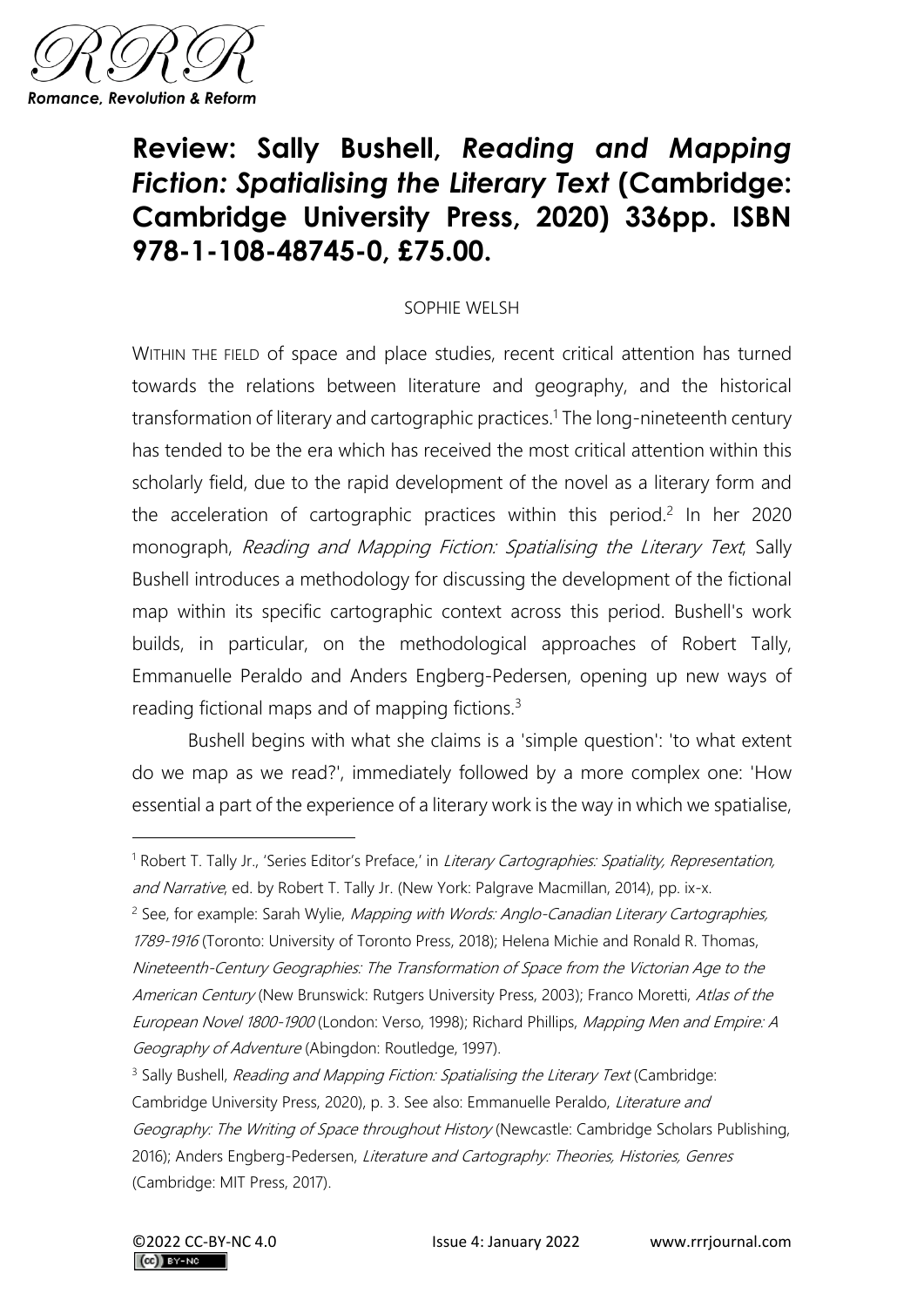

and visualise the place and space of the fictional world?' Bushell sets out to comprehensively answer these questions, examining the relationship between map and text as 'part of the totality of meaning for the literary work'.<sup>4</sup> Bushell takes the emergence of the fictional map that appeared alongside various texts in the late nineteenth and early twentieth centuries — including adventure and spy fiction, detective novels, children's literature, and fantasy works — to interrogate the centrality of space to our experience of literature in the twenty-first century. The focus is tightly centred on representations of imaginary place and space, on an author's mapping of that imaginative space as an integral part of composition, and on the reader's own integration of map and text.

Bushell's work opens with a discussion of critical theory through the progression of such elusive terms as literary geography, literary cartography, geocriticism, and critical literary mapping. Previous studies have tended to skip this step, and instead prioritise the literary context. Franco Moretti's Atlas of the European Novel, for example, begins, after a brief introduction on its genesis, by mapping the estates of Jane Austen's novels, and its critical discussions are interspersed throughout the monograph in six 'Theoretical Interludes'.<sup>5</sup> Bushell instead prioritises a theoretical interrogation, dedicating the first chapter to tracing the critical developments in the study of fictional maps since the post-war period. In doing so, Bushell opens up the rhetorical questioning of the study, once again moving from the deceptively simple (what is a map?) to the more complicated ('How do we address a juxtaposed visual-verbal relationship within a predominantly verbal form?').<sup>6</sup> Considering that this is a field that has struggled to be united under a singular umbrella term, Bushell does an adept job of articulating the distinctions, for instance, between the studies of literary geography and literary cartography. The goal of her study is not to offer a new definition, but to select the most useful definitions from those already established and apply them throughout her own analyses.

The most original contribution to the field of critical literary mapping comes in the second chapter, in which Bushell situates the development of the fictional

<sup>4</sup> Bushell, p. 1; Ibid.

<sup>&</sup>lt;sup>5</sup> Franco Moretti, Atlas of the European Novel 1800-1900 (London: Verso, 1998), p. 11.

<sup>6</sup> Bushell, p. 36.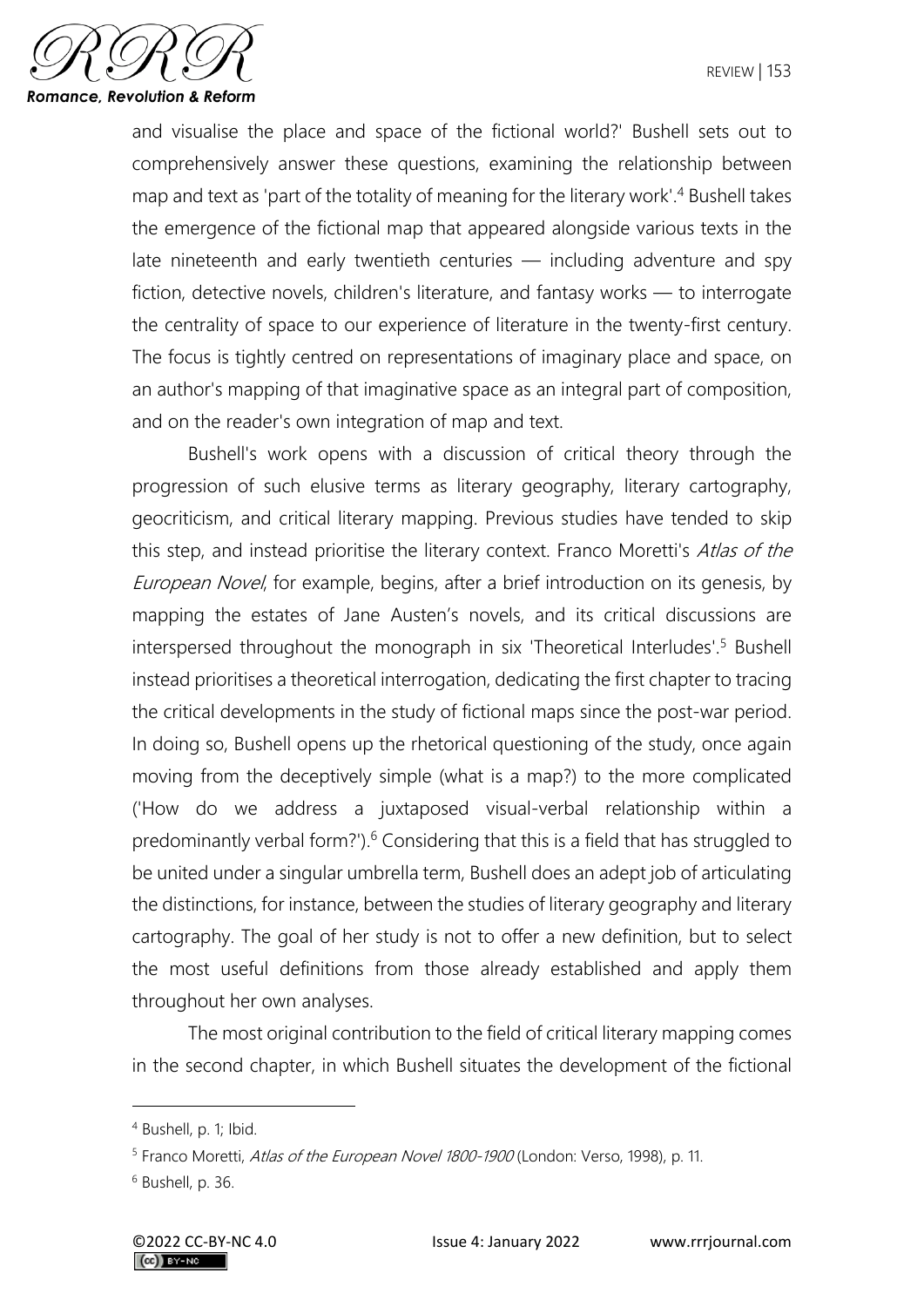

map from the twelfth to the nineteenth centuries alongside major turning points in the history of cartography. Bushell highlights what nineteenth-century fictional maps owed to pre-existing examples in a 'lineage for fictional maps', and establishes the study's methodology of reading such maps alongside the developments of cartography in each historical moment.<sup>7</sup> In an innovative move, Bushell illuminates the extent to which authors drew on real-world cartographic processes in the composition of their fictional spaces and maps, asserting that fictional maps are 'subject to the same shifts in process and practice in the world' as real-world maps. $8$  This dual application of literary and cartographic histories makes for a captivating and persuasive interpretation of the development of the nineteenth-century map across genres in the chapters that follow. This is facilitated by a dissection of the development of cartography at the beginning of the nineteenth century, in particular an acceleration of precision in the mapping of nation and Empire.

In the central four chapters, Bushell puts her methodology into practice. Chapter three offers a detailed reading of the maps in Stevenson's *Treasure Island* and Haggard's King Solomon's Mines, chapter four considers the emergence of detective fiction in relation to real-world crimes and how mapping within newspapers influenced fictional representations; chapter five examines the spatial dimensions of children's fiction and how the explicit presence of the map in many canonical texts signals the prominence of space and place for the genre; and chapter six asserts the significance of the map for fantasy literature in the process of creative composition. The literary-cartographic analysis within these chapters interrogates the historical context of the respective maps and fictional works to be found within each emergent and evolving genre, such that a scholar interested in any one of these genres would find new ways of reading these texts. Bushell places an emphasis on imaginative space as an integral part of the composition of these new forms of literature and cogently draws together conceptions of space within each temporal moment.

One critique of Bushell's work up to this point is that, as a study which purportedly examines the emergence of the map in the nineteenth century, it

<sup>7</sup> Ibid., p. 56.

<sup>8</sup> Ibid., p. 44.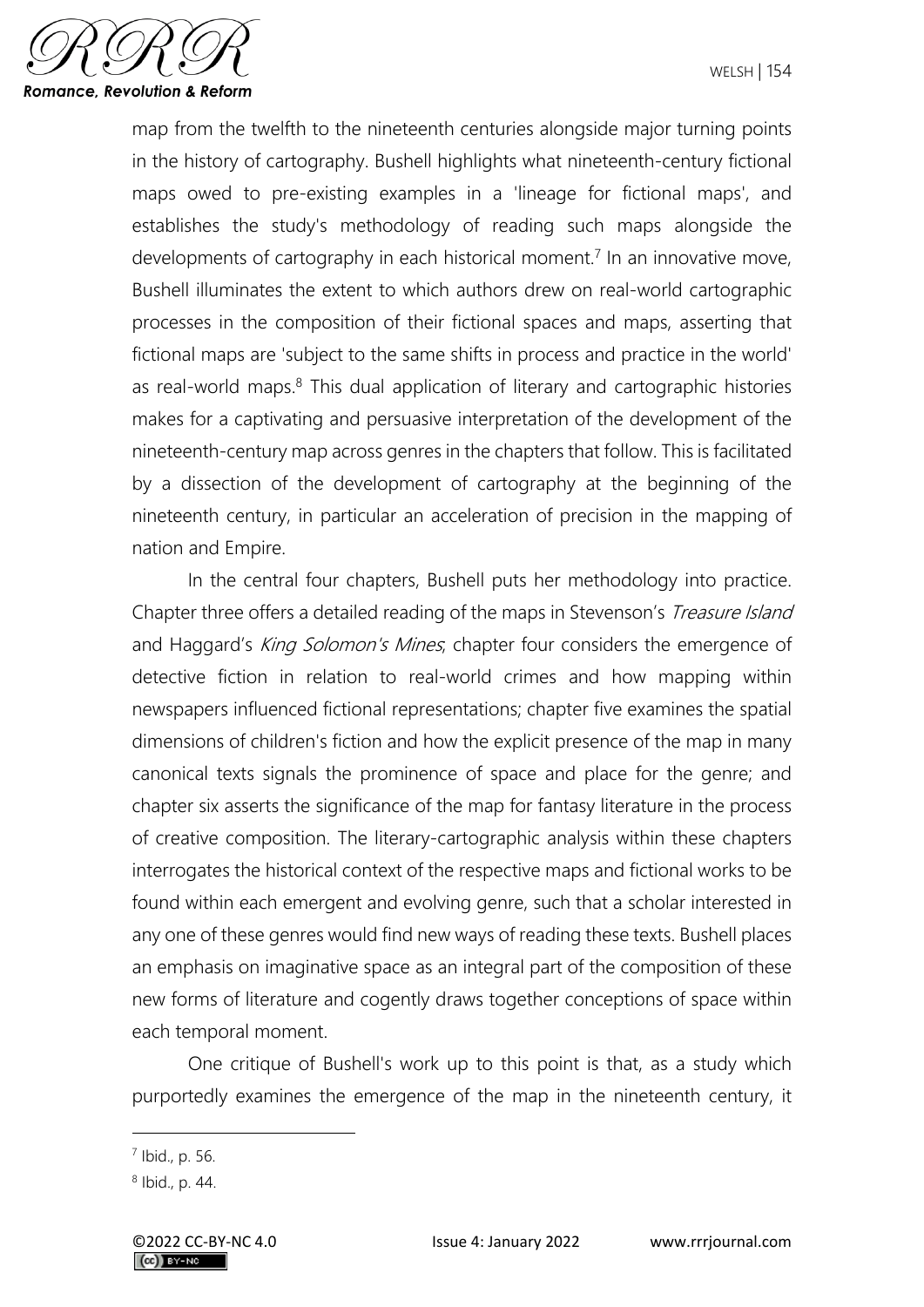

ignores the predominant genre of the mid-Victorian period, the realist novel, until the seventh chapter of the monograph. The reason presumably lies in the fact that it is easier to analyse something which is present, than it is to analyse a general absence. As Bushell herself concedes, 'maps occur so frequently in *popular* genres but extremely infrequently in *canonical* texts, especially the realist novel<sup>'.9</sup> The penultimate chapter is thus spent in addressing two central questions. First, what can the absence of fictional maps tell us about the realist genre? And, 'where such maps  $do$  occur [in realist fiction], how do they function?'.<sup>10</sup> Bushell focuses on the writer and the reader of fictional maps to reach her conclusion: fictional maps are internalised by the writer in the process of composition and by the reader in the process of consumption, and these processes occur even when fictional maps are absent.

Bushell offers both pragmatic and theoretical reasons for the absence of maps in realist literature. First, the cost and impracticality of reproducing maps in serial publications meant that publishers and editors were unlikely to desire fictional maps to accompany realist novels. Second, the theoretical reasons relate to the artistic perception of fictional maps in the nineteenth century, in particular the concerns around the 'inability of visual representation to adequately correspond to the richness and depth of the verbal (and thus the danger of reduction)', and an 'anxiety about the effect of visual representation alongside the verbal on the internal mental actions of the *reader*.<sup>11</sup> Bushell expertly refutes these concerns, arguing that fictional maps do not reduce or interfere with a reader's perception of a literary text; rather they aid and enhance the reader's internal cartography.

Having examined the reasons for the absence of maps in most realist texts, she then turns to two realist authors who did include fictional maps in their works: Anthony Trollope and Thomas Hardy. Trollope and Hardy's continual return to the same fictional regions, Barchester and Wessex respectively, necessitated fictional maps that enabled readers to piece together the geographical intertextuality across each author's oeuvre. Bushell considers the presence of the map in texts

<sup>&</sup>lt;sup>9</sup> Ibid., p. 239, emphases in original.

<sup>10</sup> Ibid., emphasis in original.

<sup>11</sup> Ibid., p. 245, emphases in original.